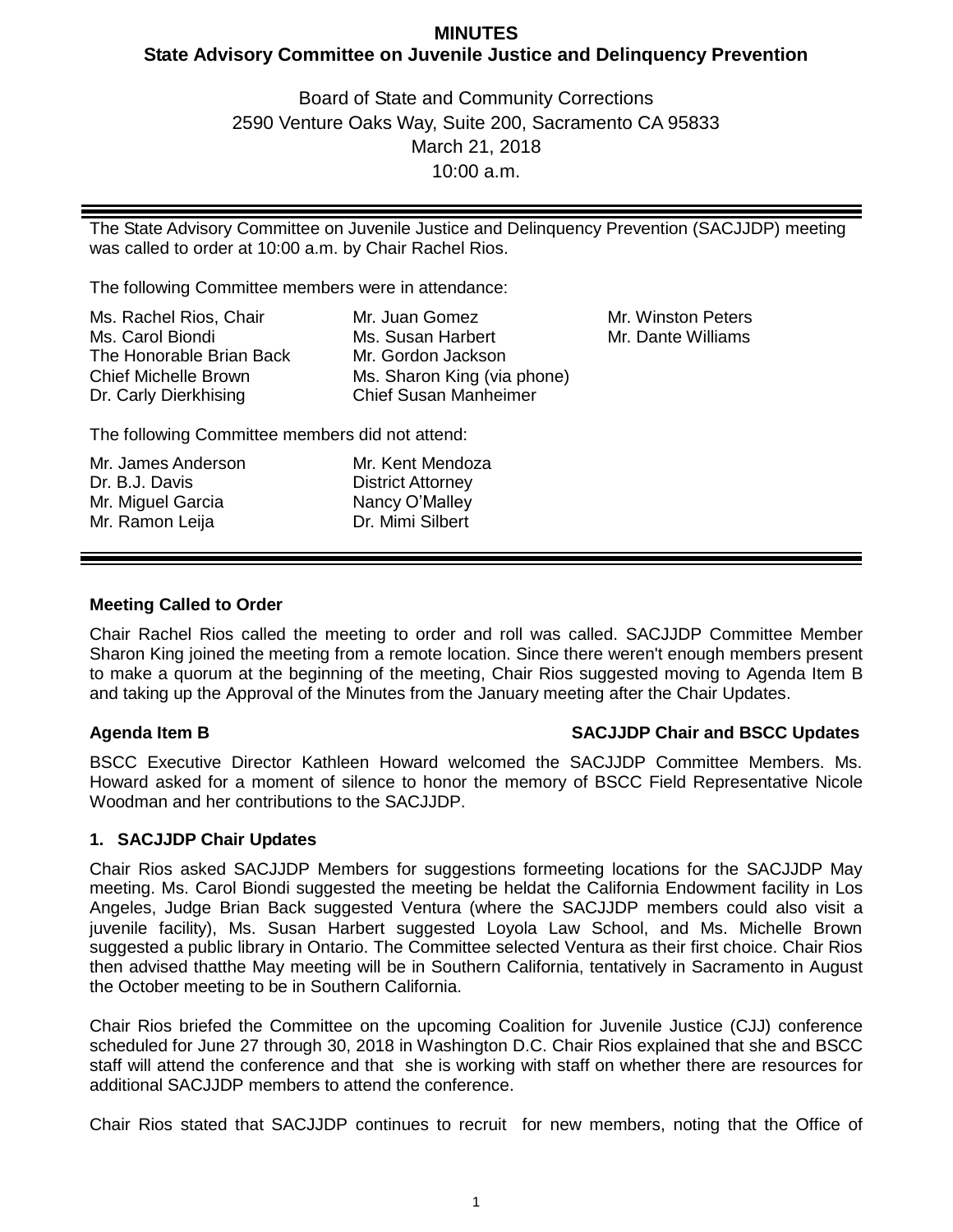Juvenile Justice and Prevention ( OJJDP) requires that one- fifth of the Committee members are youth (appointed before their 24th birthday) and that SACJJDP is currently one youth member short. Chair Rios described the prospective member selection process as:. Staff provide potential candidates with a list of questions to answer in writing and then there is an interview with Chair Rios and Ms. Howard. So far, two interviews have been completed, both are females, and she is taking into account their availability to attend meetings, life experience, professional experience when making a final preliminary decision. . Chair Rios invited SACJJDP to submit their suggestions for qualified candidates by March 28, 2018 to Ms. Bushard. Ms. Biondi shared that in the past, there was poor attendance by some of the youth members. Ms. Biondi, Mr. Juan Gomez, and Judge Back expressed a preference for a new youth member to be a juvenile justice system-involved female who could provide a fresh perspective on the issues discussed by the Committee. Chair Rios shared that the interviewed candidates have had challenges and barriers and are deeply committed to the issues. Chair Rios continued that the candidates are also required to be interviewed by the Governor's Office.

Next, Chair Rios summarized the Reducing Racial and Ethnic Disparity (R.E.D.) Subcommittee meeting that took place in February 28, 2018. Chair Rios advisedthat three of the four current R.E.D. grantees – San Joaquin County Probation Department, Stanislaus County Probation Department, and Mono County Probation Department, presented their work. Field Representative Timothy Polasik provided an overview of the R.E.D. Grant and the Grantees' experiences and achievements. Chair Rios reviewed the recruitment process for R.E.D. Subcommittee Membership and invited SACJJDP to provide recommendations for potential candidates directly to Mr. Polasik. Chair Rios emphasized the importance of quality membership, as the R.E.D. mission and efforts are expected to be integrated in future Title II Grants. The date and location for the next R.E.D. Subcommittee Meeting are still unknown. Chair Rios asked BSCC staff to supply the SACJJDP with a list of R.E.D. Subcommittee Members and invited SACJJDP Members to consider joining the Subcommittee.

# **Agenda Item A Approval of the Minutes from the SACJJDP Meeting on January 25, 2018**

Chair Rios requested a motion for approval of the January 25, 2018 SACJJDP meeting minutes. Ms. Brown motioned to approve and Ms. Harbert seconded the motion. No one abstained or opposed. **Motion passed.**

# **2. BSCC Updates**

Deputy Director Mary Jolls of the Corrections Planning and Grant Programs (CPGP) Division welcomed the members. Ms. Jolls reported that Associate Governmental Program Analyst (AGPA) Aleksandra Djurasovic received a promotion and will no longer be working with the SACJJDP, thatMs. Bushard is taking a limited leave of absence and during that time Mr. Polasik is the point of contact for SACJJDP.

Ms. Jolls reported that the Request for Proposals (RFP) for the CalVIP grant was released and the BSCC received 121 proposals but one proposal was later withdrawn, that 90 proposals were submitted by Community Based Organizations (CBOs) and 30 by cities. She further reported that the CalVIP Executive Steering Committee (ESC), chaired by Ms. Brown, completed the rating process and the recommendations are going to be provided to the Board for action on April 19, 2018.Ms. Jolls reported that an RFP for the Proud Parenting Grant has been issued,and the proposals are due on March 30, 2018. She further stated thatthe eligible applicants are County Probation Departments, County Offices of Education, and non-profit CBOs and BSCC has received 21 notices of intent from CBOs, four from County Offices of Education, and three from Probation Departments.

# **Agenda Item C Legislation**

- **1. BSCC Legislative Report**
- **2. SACJJDP Legislative Report**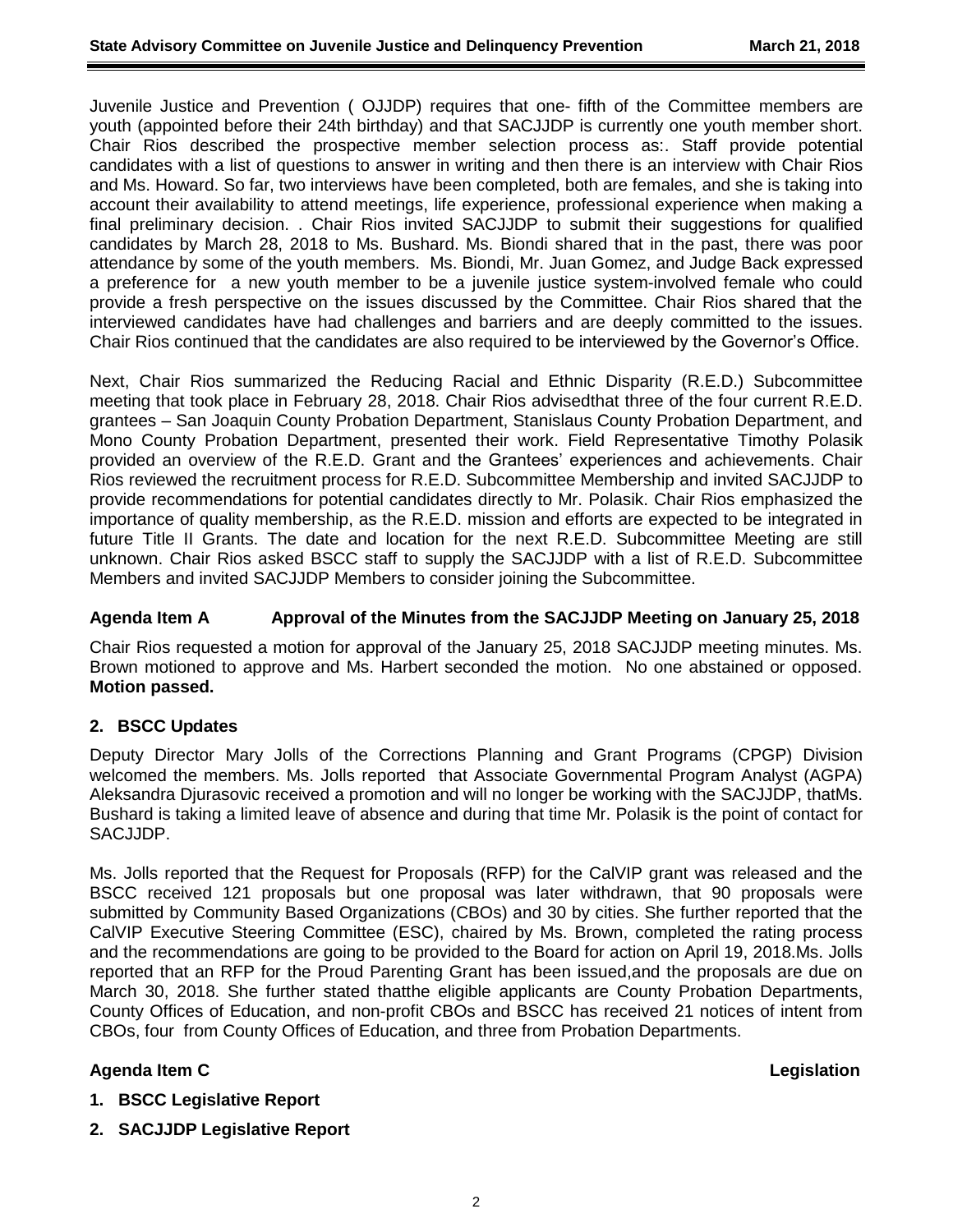### **3. Commonweal Legislative Report**

Ms. Jolls advised that the JJCPA-YOBG consolidated Legislative report has been posted on the BSCC website.

### **Agenda Item D Review and approve the Title II Application/State Plan for 2018-20**

Ms. Bushard thanked the members for their contribution to the State Plan. Ms. Bushared explained that since the Fall of 2017, SACJJDP has worked from the 2017 Title IIsolicitation requirements but that the 2018 Title II solicitation was released on February 15, 2018. Ms. Bushard explained that it has technical changes from 2017 including a limit to the program narrative component to 40 pages so contents of the State Plan have been restructured to accommodate these new requirements. Ms. Bushard introduced the latest version of the State Plan and invited the members todiscuss and provide feedback to staff.

Mr. Gomez pointed out that the phrase *anti-social peer mentality* in the Alternatives to Detention and Placement Program Area and Diversion sections is problematic in that its definition is unclear. Dr. Carly Dierkhising suggested either defining the phrase by referencing a body of literature or rephrasing the sections.

Ms. Susan Manheimer noted the importance of including *Law Enforcement* in discussions around Diversion and Alternatives to Detention andchanges were made to highlight that.

Ms. Brown, Ms. Harbert, Ms. Manheimer, Chair Rios, and Mr. Winston Peters suggested highlighting the use of *arrest* in the Alternatives to Detention and Placement and Diversion sections.

Ms. Biondi noted the importance of *community run* and *community based organizations* in the Community Based Programs and Services section.

Mr. Peters noted the importance of *gender responsive programs* in the Community Based Programs and Services section.

Chair Rios asked staff to expand the goal in the Mental Health Services section. In the same section, Ms. Brown suggested replacing the word *diagnosis* with a more general phrase such as *issues and concerns* and Ms. Biondi noted the importance of *leveraging* in the Mental Health field.

Mr. Gomez noted the importance of *culturally relevant programs* in the Mentoring, Counselling and Training section.

Ms. Dierkhising suggested more inclusive objectives in the R.E.D. section to support youth agencies and organizations instead of being solely focused on Probation Departments. In the same section, Ms. Brown stressed the importance of providing R.E.D. training to staff working with both at-risk and justice-involved youth.

Ms. Brown motioned to allow Chair Rios to review and approve the corrections in the State Plan. Judge Back seconded the motion. No one abstained or opposed. **Motion passed.**

Chair Rios briefly explained the schedule and agenda for the March 21, 2018 joint meeting of SACJJDP and the Juvenile Justice Standing Committee (JJSC). Chair Rios noted that this meeting presents an opportunity to discuss the areas of intersection and future collaboration. Chair Rios asked SACJJDP Members to provide brief presentations of the program areas from the new State Plan (Ms. Manheimer – Alternatives to Detention and Placement and Diversion; Ms. Dierkhising – Mental Health Services; Mr. Gomez – Community Based Programs and Services; Judge Back – Aftercare/Reentry; Mr. Williams – Mentoring, Counseling, and Training; Chair Rios – R.E.D.).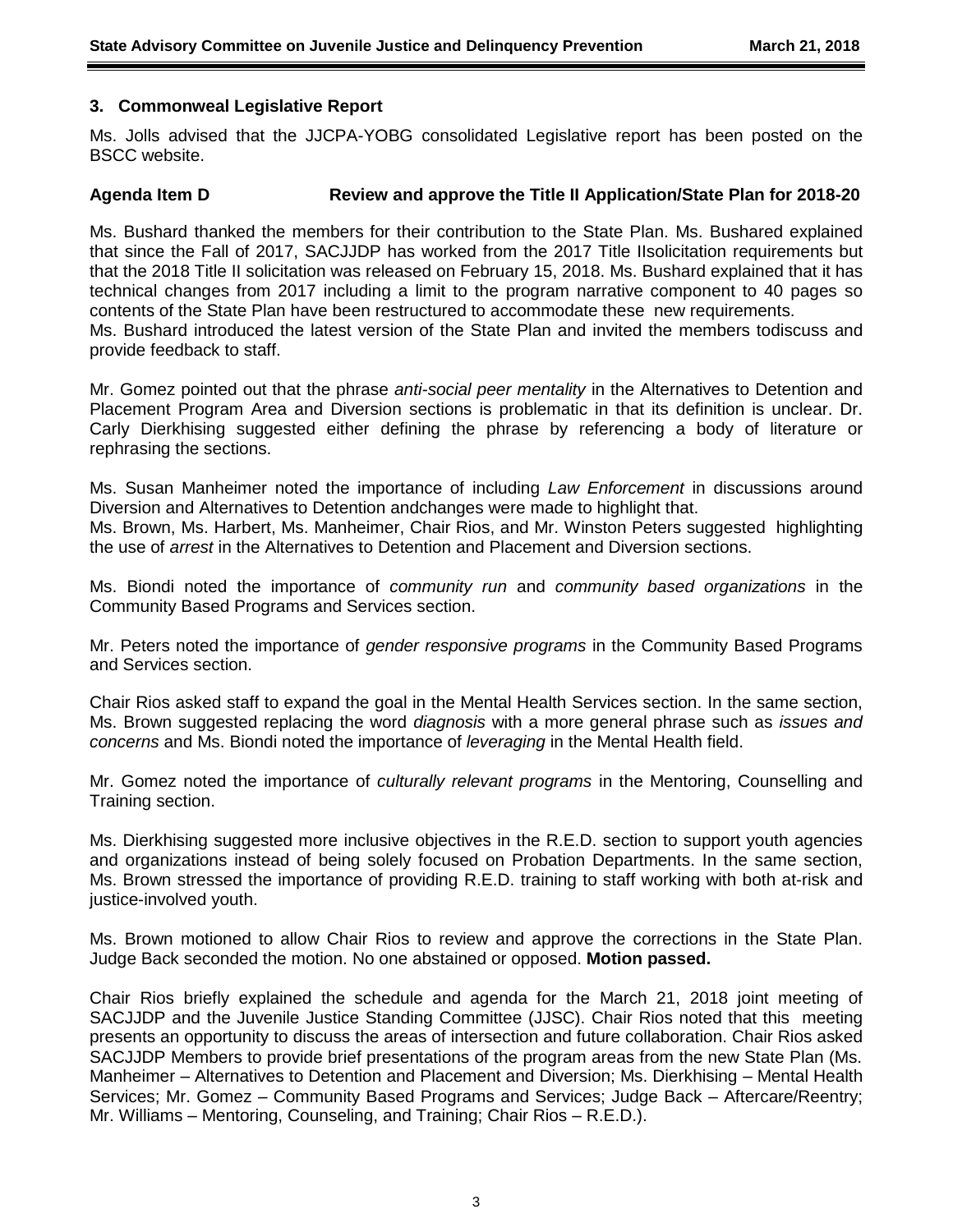Ms. Jolls stated that the next steps for the State Plan will be discussed in greater detail at the next SACJJDP meeting. The State Plan is due on May 18, 2018. The SACJJDP and the BSCC can proceed with grant development while awaiting a response from OJJDP.

# **Agenda Item E SACJJDP Approval of the Core Protections Annual Legislative Report**

This agenda item will be presented at the next SACJJDP meeting.

**Agenda Item F Public Comment**

No public comments.

# **Agenda Item G Adjourn**

The March 21, 2018 SACJJDP meeting was adjourned at 1:33 pm.

### **BSCC Staff Attendance Roster**

Kathleen Howard, Executive Director, BSCC Mary Jolls, Deputy Director, CPGP Kimberly Bushard, Field Representative, CPGP Timothy Polasik, Field Representative, CPGP Aleksandra Djurasovic, Associate Governmental Program Analyst, CPGP Oneika Richardson, Office Technician, BSCC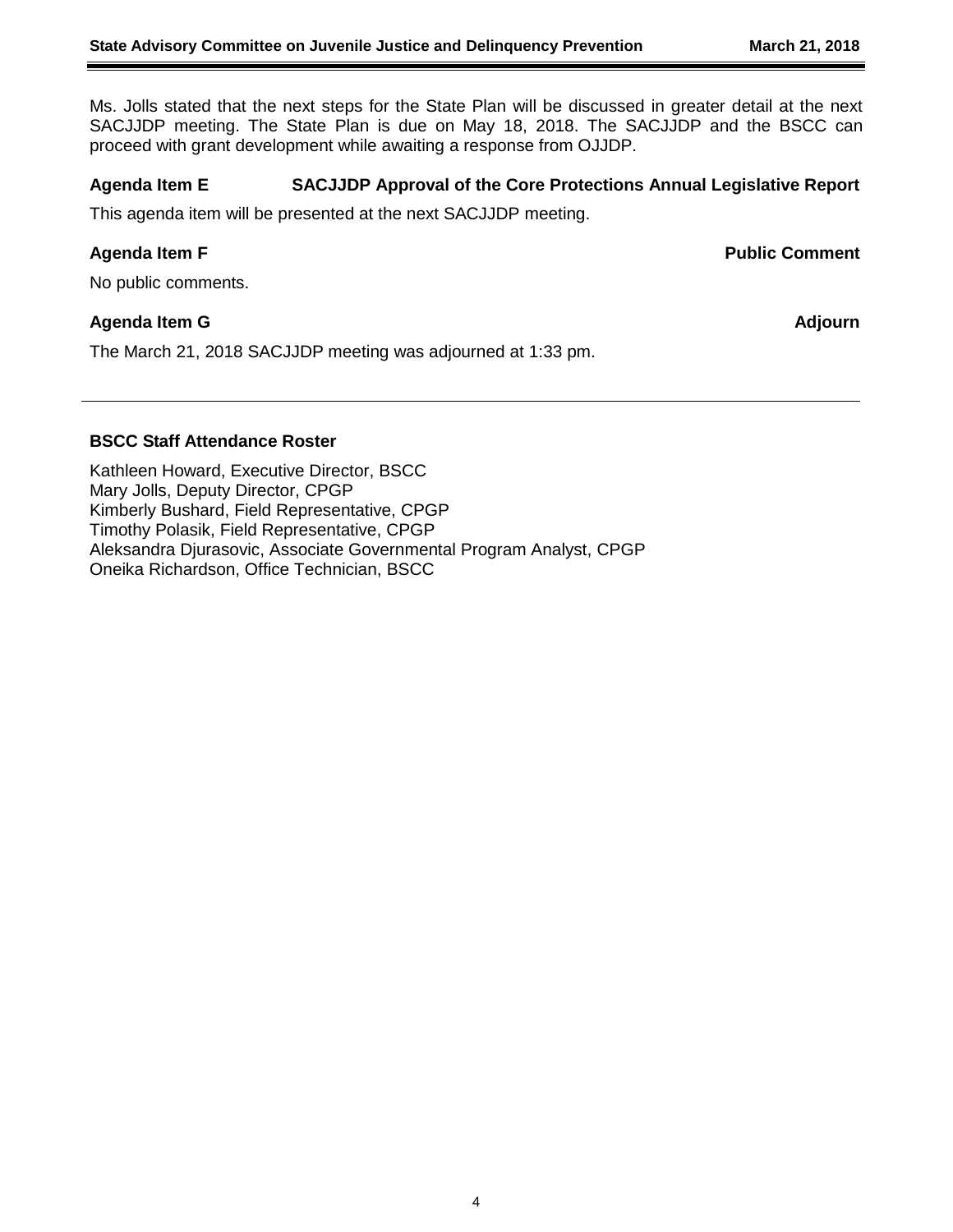# **MINUTES Juvenile Justice Standing Committee and State Advisory Committee on Juvenile Justice Delinquency Prevention**

Board of State and Community Corrections 2590 Venture Oaks Way, Sacramento, CA 95833 March 21, 2018 1:00 p.m.  $-3:00$  p.m.

The joint Juvenile Justice Standing Committee (JJSC) and State Advisory Committee on Juvenile Justice and Delinquency Prevention (SACJJDP) meeting was called to order at approx. 1:45 p.m. by Chair David Steinhart.

The following JJSC members were in attendance:

| Mr. David Steinhart, Chair<br>Ms. Sandra McBrayer<br>Judge Donna Groman | Dr. Arash Anoshiravani<br>Ms. Sue Burrell<br><b>Chief Laura Garnette</b> | Mr. Gerry Lopez<br>Chief David Bejarano |
|-------------------------------------------------------------------------|--------------------------------------------------------------------------|-----------------------------------------|
|                                                                         |                                                                          |                                         |

The following SACJJDP members were in attendance:

Ms. Rachel Rios, Chair Judge Brian Back Ms. Michelle Scray Brown Ms. Sharon King (remote)

Dr. Carly Dierkhising Mr. Juan Gomez Ms. Susan Harbert Mr. Dante Williams

Ms. Susan Manheimer Mr. Gordon Jackson Mr. Winston Peters

# **Agenda Item A 1:41 Welcome and Introduction**

Chair Steinhart opened, welcomed all members, and gave an overview of goal of exploring opportunities for collaboration between the two committes and the Board of State and Community Corrections (BSCC), resulting in optimal statewide juvenile justice efforts.

Chair Rios added that the SACJJDP will share details on the state's 3-year plan and areas of priorities.

### **Agenda Item B Overview of Each Committee – Work, Scope and Purpose**

Allison Ganter suggested that information shared from member's introductions as well as information driving the state plan can be utilized to identify shared priorities. Members identified the following general priorities in their introduction:

- Trauma
- Mental health treatment
- Subtace abuse treatment
- Permanency
- Alternatives to incarceration
- Reducing racial and ethnic disparities
- Culture and healing
- Diversion, pre and post arrest
- Reentry support
- Prevention
- **Education**
- LGBTQ youth in detention
- Homeless and foster youth
- Data collection
- Improve health outcomes

Chair Steinhart shared the history of the JJSC noting that JJSC priorities are focused at the state level programs and policy while the SACJJDP focses on the federal level. Both share the commitment to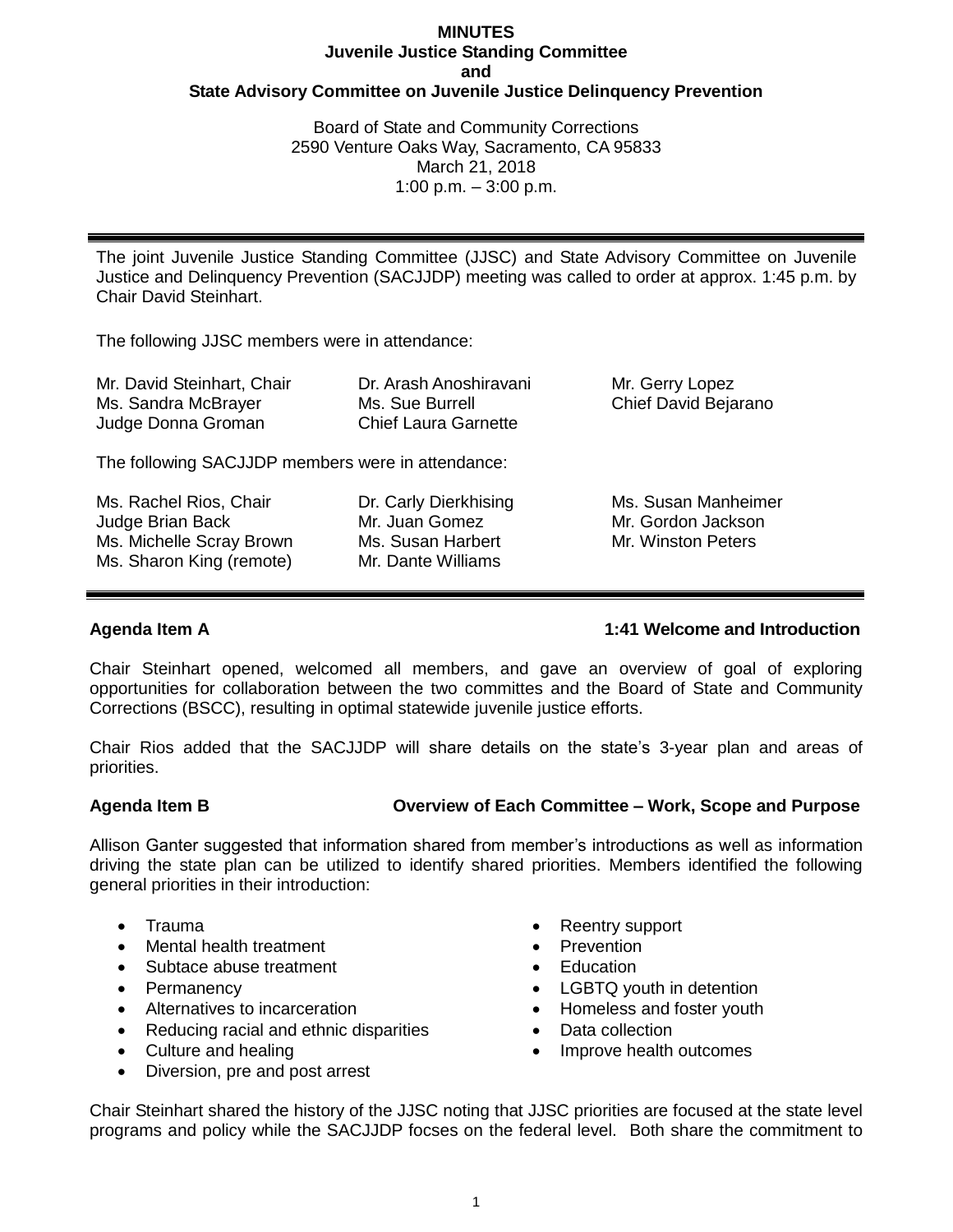making the juvenile justice system work as well as possible.

The JJSC scope of work is documented and was approved by the BSCC Board in 2012. Themes specified in the JJSC scope of work is advising the Board on: minimum standards for juvenile detention facilities, improving juvenile justice data collection, the range of best practices and policy affecting the juvenile justice system in California.

Chair Steinhart reviewed JJSC accomplishments, which include:

- the development of the 'Principals of Juvenile Justice in California' statement paper;
- promoting the start of the juvenile justice data working group;
- conducting a number of reviews on the Title 15 Juvenile Facilities Standards revisions;
- examining the needs of immigrant youth being processed through the juvenile justice system;
- reviewing available data on arrests and incarceration of juveniles in CA; and,
- approved the AB1998 report on collection of race and ethnicity data in the juvenile justice system.

Chair Steinhart noted that JJSC member priorities include: diversion, reducing racial and ethnic disparities, addressing youth with mental health problems, and data reform.

Chair Rios reaffirmed that the committees share mutual goals in improving the juvenile justice system and that new membership in the SACJJDP brings fresh and different perspectives to the development of the state's plan. Chair Rios clarified that the SACJJDP is a State Advisory Group (SAG), as identified in the Juvenile Justice and Delinquency Prevention Act (JJDPA); such groups are commonly referred to as SAGs in other states. When complete, a copy of State Plan will be shared with JJSC members.

SACJJDP Members oultlined the State Plan Program Purpose areas, where Title II funding should be distributed:

- Reducing Racial and Ethnic Disparity (R.E.D)
- Tribal grants
- Aftercare and reentry
	- o Inclusion or preparation for employment and education.
- Alternatives to detention and placement.
	- o Reduce harm caused by institutionalization.
- Diversion
	- o Find a non-arrest path to rehabilitation.
- Community based programs and services
	- o Programs should foster an attitude of collaboration with community based organizations and law enforcement that increases focus on diversion from detention as well as probation.
	- o Promote cultural practices that are proving successful in communities.
- Mental health services
	- Ensure youth receive appropriate treatment through screening and assessment tools, and preventative care for youth before contact with juvenile justice system, while maintaining connection with mental health services upon reentry and aftercare.
- Mentoring, counseling, and training
	- $\circ$  Through mentoring andsupportive adults, can help youth achieve outcomes and overcome various challenges.
	- $\circ$  Expanding opportunities for drug programs, prevention programs, and vocational training.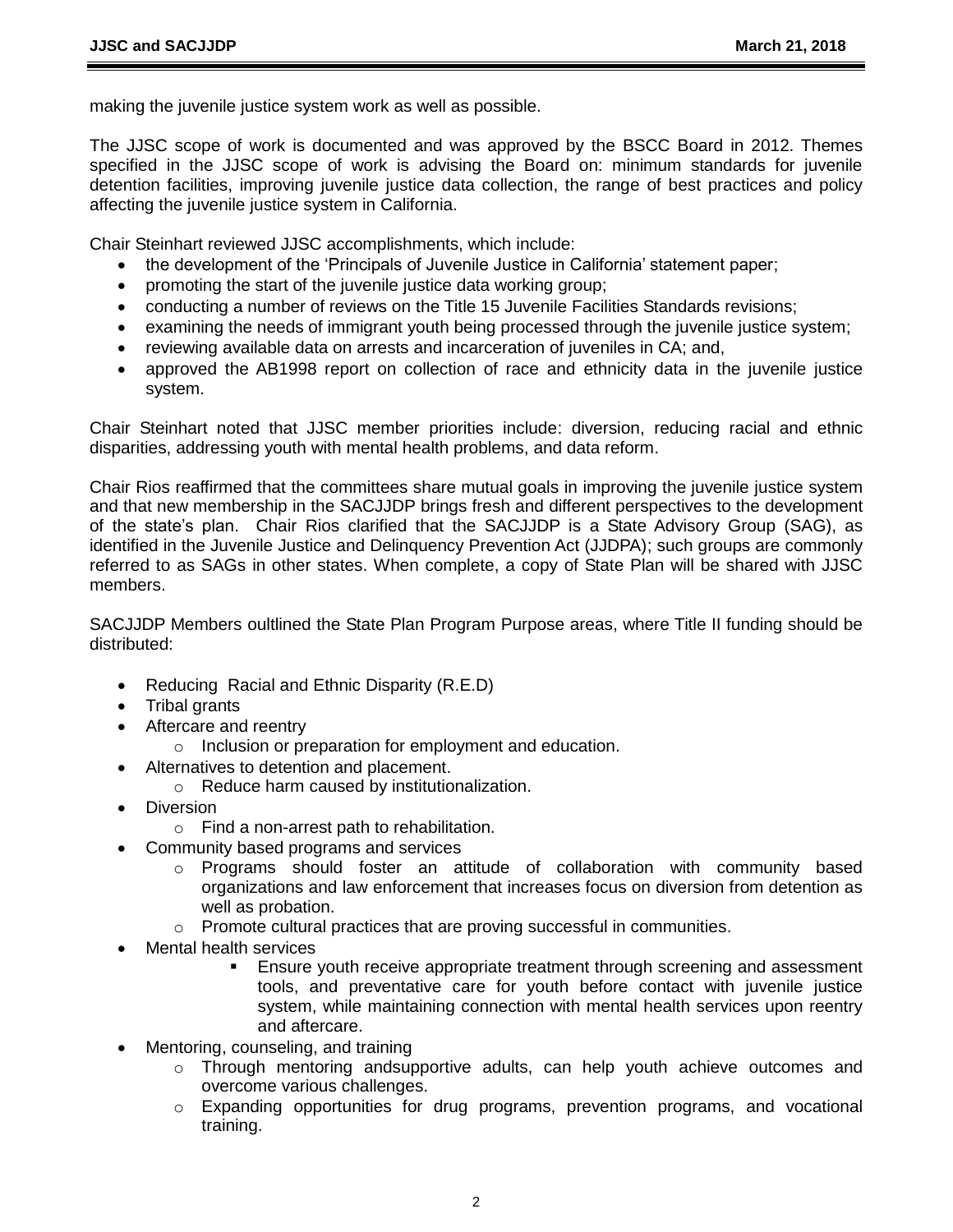### **Agenda Item C Discussion of Areas of Intersection of Committee Work**

Ms. Ganter noted that overlapping priorities from both committees that may be opportunies for shared collaboration: trauma informed care, mental health services, alternatives to incarceration, diversion, competency, data, racial disparities, education, dual involved youth, LGBTQ youth, equity and community based programs.

Chair Steinhart shared frustration about meeting and discussing areas of interest without taking action. He posed the question: if the two committees assume agreement on the state's juvenile justice reform needs, what is the capacity to make a difference through committee membership and the BSCC Board? He noted that it seems like the capacity to promote reform is lost because of various limitations.

Susan Manheimer noted that federal funding streams are shrinking; could another realignment occur where juvenile justice funds can be reallocated to probation services in community that can be used without arrests and creating system involvement?

Sue Burrell stated that diversion and better data collection system should be tied to immense state funding to counties. The realignment of DJJ in 2007 and 2008 was successful and could be replicated; however, the state must invest in reliable data collection. Data should be tied to funding.

Laura Garnette noted that for true realignment, there would need to be representation from child welfare system.

Chair Rios said that the Title II State Plan created for federal government should be in alignment with all other program areas, including resources distributed at the state level. Sha asked, how do we align other resources coming into CA so that we have more of an impact, rather than just a few million dollars from Title II funds?

Dr. Anoshirivani noted that there must be reliable data to make a difference. What does the current data reveal about the effectiveness of our juvenile justice system over the past ten years? Do we know the percentage of youth who enter the foster care system? He discussed the contrast with availability of data in the medical field; medical professionals can access all types of medical data even relative to justice system contact to improve outcomes.

With respect to data collection, Ms. Garnette noted that simple questions are not being asked and recorded; data collection does not have to be sophisticated, it can start with a broad data set that is not labor intensive.

Chair Steinhart responded that he is comfortable with committees assigning these priorities and system change ideas and coming up with a strategy for how to take action, possibly beyond grant boundaries. BSCC is mandated to provide technical assistance and training, and there may be more we can do to provide training to police and probation on key issues.

Gordon Jackson stated that it's time to be bold and brazen; committes should look at what's doable, actionable and get results.

Ms. Burrell noted that the committees themselves can't put forth legislation, but they can create concepts and distribute information to groups that sponsor bills. The committees can translate policy discussions into actions in this way.